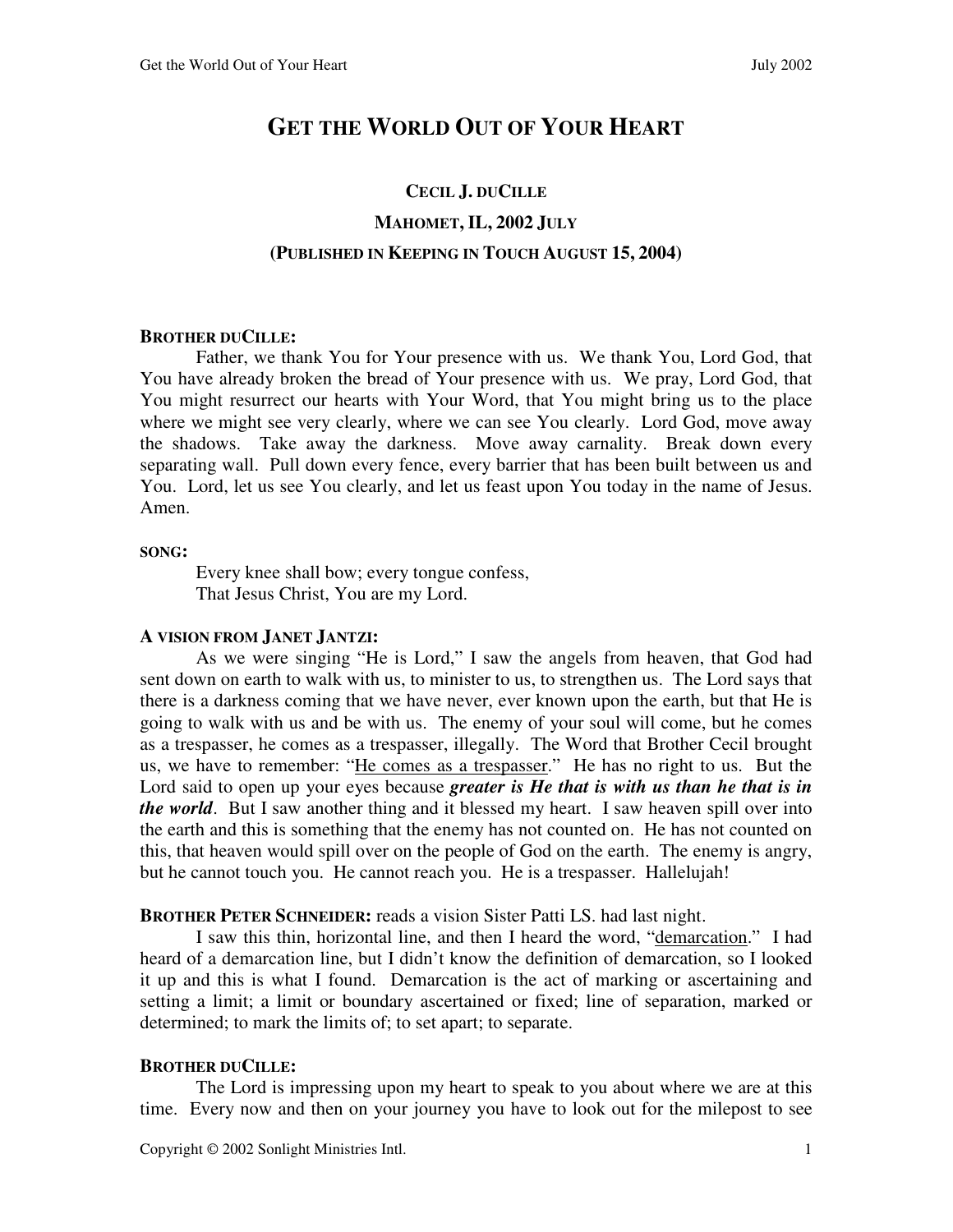where you are. When you are traveling along on a journey, you need to know how many miles you have left and how many hours driving it will take to get to your destination. You need to know how long you have left to go and if you have enough fuel to take you on the road, and if your fuel is running low, you better know not to wait for the last gas station. You need to get gassed up to have enough power to go on the journey. This is the same story that we read in the Word concerning the five wise virgins and the five foolish virgins. The five foolish virgins were risk takers. They took the risk of having no oil in their vessels and they ran out because they did not know that the bridegroom would tarry so long. They thought He would come long ago (Matthew 25).

 I remember when God first began to speak to me. I was very young and very zealous and excited about the Word and I said some things that weren't so. One of the things is that I believed that Jesus Christ would be here within two years. Afterwards, when the two years passed and He didn't come, I extended it to five. Amen. At present I am at ten. I say that Jesus will be here before the end of the decade. But, you know, I really believe what I say. Now, the point is that I'm going to be right sometime and, I tell you what, I believe I'm right this time. Because Jesus didn't tell us when He is coming, we are free to guess. He also told us that we should be ready so that whenever He comes, we would be ready. Nevertheless, He has given us some mark posts along the way. Hallelujah! I feel that I should continue to point out the mark posts for you as I see them, so that nobody can blame me that I didn't tell them. It is amazing, but here come the people and they begin to blame the government that the government didn't tell them that 9/11 was 9/11. The government didn't know. Nobody knew what 9/11 was going to be except the people who were planning to do it. The peculiar part about it is that God says He will tell His prophets. I have seen many prophets now getting up and saying, "Yes, I told you so." "We told you." Nobody knew. God just did not want us to stop it from happening. That is the plain bottom-line truth. If God wanted us to stop them from bringing down those towers at 9/11, He would have told us, the Church of God. The people who are hearing from God would have heard it clearly and we would have broadcasted it and somebody would have been saved.

 I remember before the inauguration of Mr. Bush, we got a word that there was going to be an assassination attempt upon his life. We broadcast the word, got the word into the right places, and the government believed it. The FBI believed it. When the assassination was about to be attempted, they stopped it. I saw them put him in the car saying, "Don't walk here." Normally the President should walk and greet everyone. They said, "Get back in the car." They put him back in the car and there was a clash at the point where they had planned. Amen. I heard this morning that they have assassinated the Vice President of Afghanistan. Amen. The forces of evil are planning, but God is giving you the power to disrupt their plans and to stop them. **So, there is a people who are being anointed before God to stop the works of the devil.** This is why we have been pressing you that, because you are instruments of God, you clean up your instrument so that you can function right, for God must have a Body functioning correctly before Jesus comes. So every dream, every vision, every thought that God is putting through the minds of His people is an intention to disrupt the enemy, to clear the way, to allow to happen what God has ordained to happen. You do not realize how important you are. We hardly realize, we count ourselves for naught. Some of us actually want to throw away our lives, not realizing that God is using us and bringing us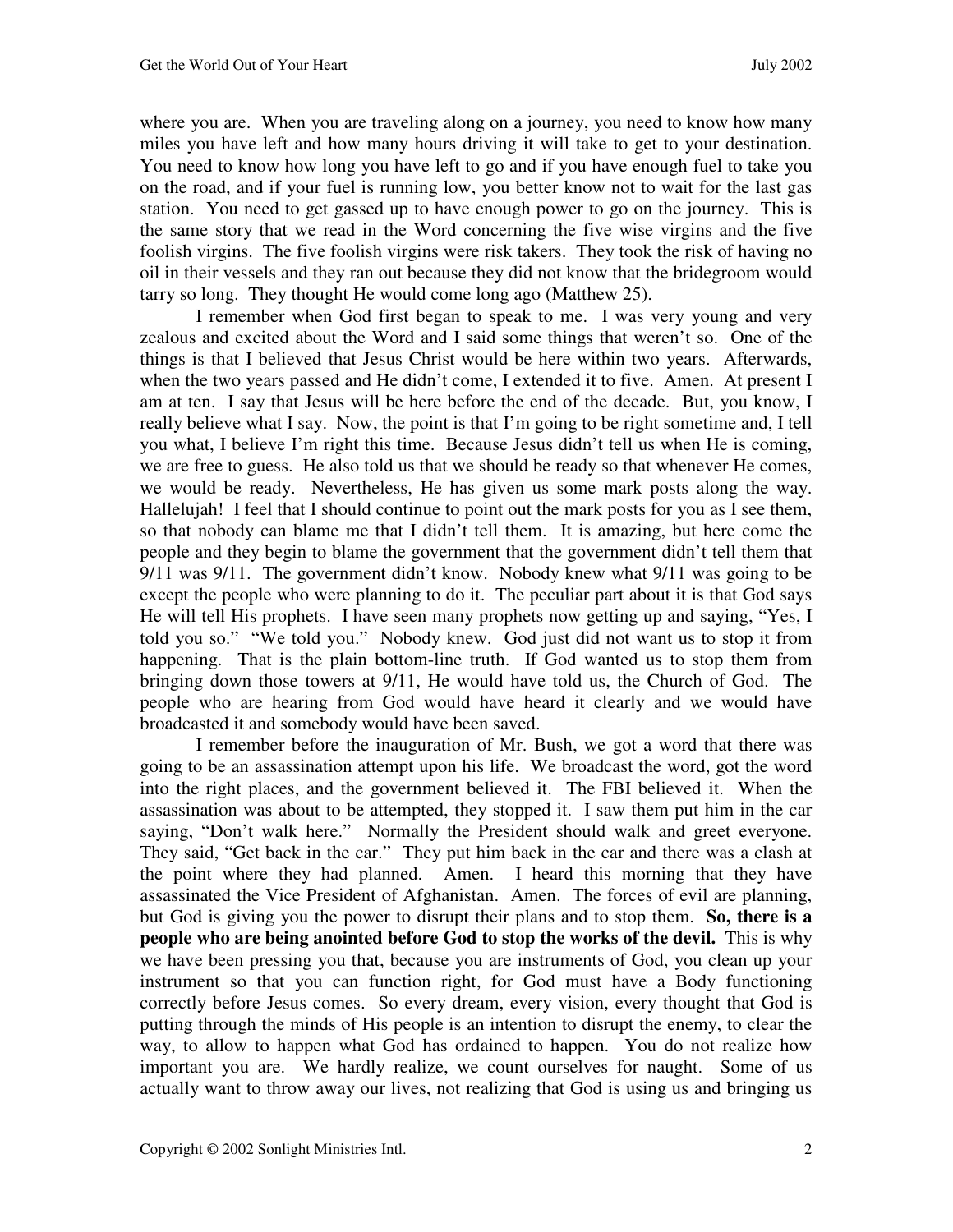into the place where He can use us to the maximum.Do you hear?There is a minimum use and a maximum use. Brethren, I am encouraging you to maximize your usefulness.

 These are the members of the Body of Christ, the MEMBERS of the Body. He said, *Blessed [be] the LORD my strength, which teacheth my hands to war, [and] my fingers to fight:* (Psalm 144:1). Have you ever thought about it? If a man is going to fight with a sword, he not only has to hold it with his fingers, he has to learn to fight. YOU ARE HIS FINGERS! He is teaching His fingers to fight. *Let us lay aside every weight, And the sin which does so easily beset us and let us run with patience the race that is set before us* (Hebrews 12:1). Amen. Meaning to say that a man doesn't run a race like I am here. He doesn't put on his coat and tie. He strips down and he puts on his shorts and he runs, without hindrance, the race that is set before him. Hallelujah! AMEN! AMEN!

We are fighting for, not only the Body of Christ militant, that is, those who are alive, but also for the Body of Christ triumphant, those who are in Heaven. Have you ever thought of it, that those in the heavenlies cannot beat up the devil anymore? They can't do anything to the devil. According to God's order, they are in their rest and cannot come and participate in the fight we have here. They cannot be tempted anymore. Amen! They cannot overcome anymore. Come on, now, didn't you think of that? The only thing that the saints in the heavenlies can do is to learn from us how we overcome, for the devils that are loosed now have never been loosed before. The Bible said, *Loose the four angels which are bound in the great river Euphrates (Revelation 9:14). Those* spirits were so bad that God had them in tartaro which is Greek for the deepest abyss in Hades. Down in the depths of hell. They could not come out to tempt us. **When God let them loose, it is because God is letting you loose**! Amen. If the "bad dog" is let go, then the man who can handle "bad dogs" must be let loose, too. Do you understand me? God is directing His business, and He is going to do it according to His will and His way.

 So, we the people of God need to get tuned up. Amen. Amen. Somebody has been telling us that a lot of our problems are because of the parasites we have in us. We want a cleansing. Amen. You have been eating food with parasites. You have been drinking water with parasites. You need to be cleansed from both in order to be functioning right. We are talking about spiritual parasites that have been hanging on to our entrails and need to be cleansed out. When are you going to do it? You have to do it now.

 Let us turn to Ecclesiastes 3:1 *To every thing there is a season, and a time to every purpose under the heaven: 2 A time to be born, and a time to die; a time to plant, and a time to pluck up that which is planted;* (After all, when you plant, you must have a time to reap) 3 *A time to kill, and a time to heal; a time to break down, and a time to build up;* 4 *A time to weep, and a time to laugh; a time to mourn, and a time to dance;* (Some people have a time to mourn, but they have no time to dance. I don't see them dancing.) 5 *A time to cast away stones, and a time to gather stones together; a time to embrace, and a time to refrain from embracing;* 6 *A time to get, and a time to lose; a time to keep, and a time to cast away;* 7 *A time to rend, and a time to sew; a time to keep silence, and a time to speak;* 8 *A time to love, and a time to hate; a time of war, and a time of peace. 9 What profit hath he that worketh in that wherein he laboureth?*  10 *I have seen the travail, which God hath given to the sons of men to be exercised in*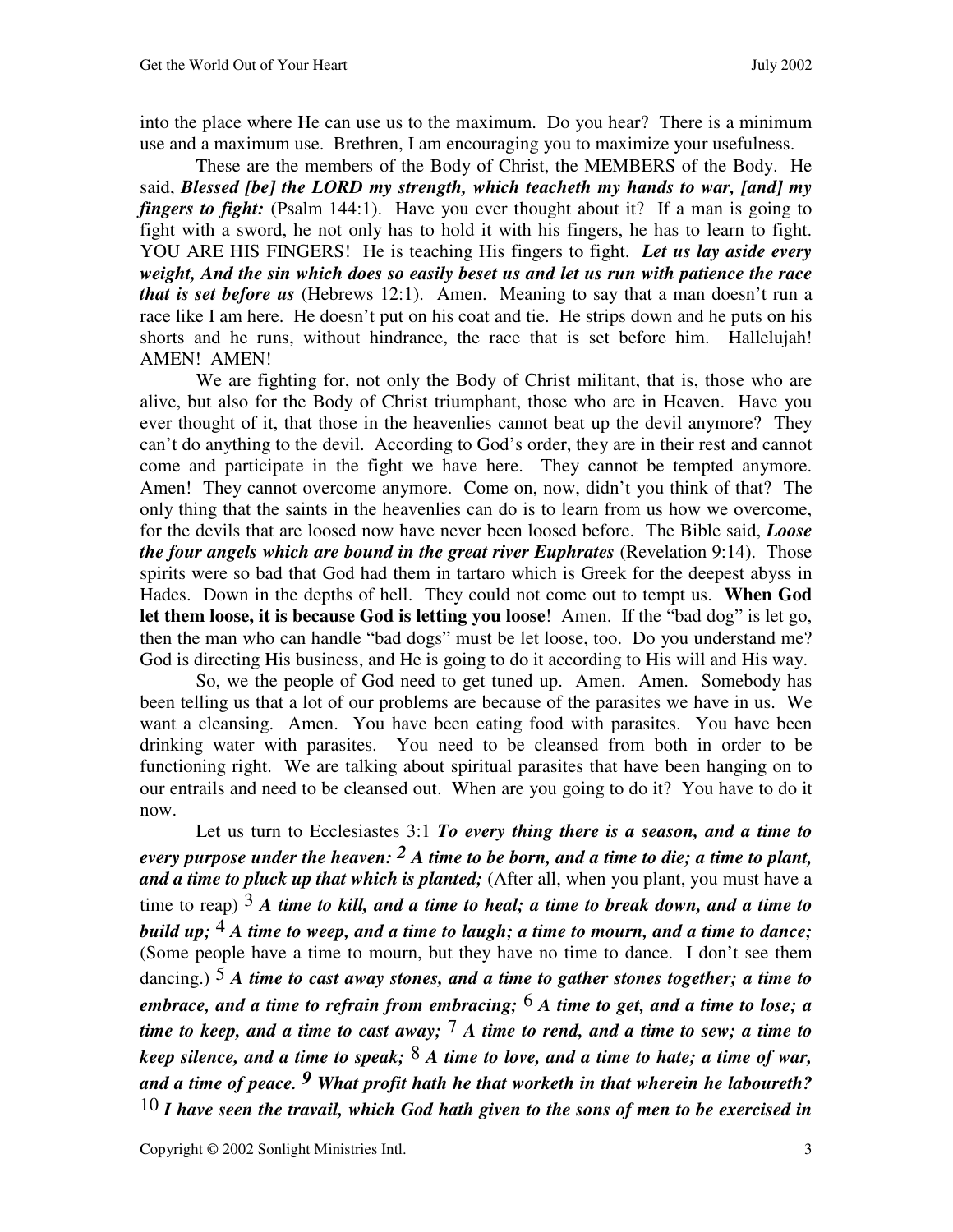it.  $^{11}$  *He hath made every thing beautiful in his time: also he hath set the world in their heart, so that no man can find out the work that God maketh from the beginning to the* 

*end.* Isn't that a strange verse? That God set the world in our hearts so that we cannot find out what God is doing. Let us examine that for a while. Now, why would God set the world in my heart to prevent me from knowing what He is doing? Amen. The only reason and the only way that God would do that is if God already gave you the POWER to get the world out of your heart. Amen. God set the world in your heart and then He gives you the power to get the world out of your heart. So, the dimension of worldliness that you have within you can be your responsibility. THE QUANTITY OF WORLDLINESS THAT YOU KEEP HAS BECOME YOUR RESPONSIBILITY. YOU HAVE THE POWER TO GET THE WORLD OUT OF YOUR HEART.

 Let me give you an example of God's ways. God gives someone a problem. He gives you a problem. Then He turns around and puts the solution to the problem on a table out there. He didn't come and say, "I'm going to force you to use the solution." He says, "If you look out there, you will see something that could help you." You have to go and take it, and sometimes you have problems in going to take it. You have to fight to get it, to bring deliverance to yourself. God sent evil angels. Come on now, that sounds funny now, right? God sent evil angels. God is God. God is sovereign. God can command any devil to do what He wants him to do. He can stop a devil from doing anything, too. You had better know, that if a devil is fooling around with you, that God is able to stop him, too. But I'm just trying to show you God's ways.

 God called out the spirits of death in the land of Egypt and He gave them an order to kill everybody, every first-born. If an Israelite first-born was out in the field, he would be a dead man. Amen. Then God went and whispered in Moses' ear and said, "Take the blood of the Lamb, and by faith, put it on the door posts and the lintels. Put it around the windows, and then tell ALL of the Israelites to get inside." Amen. Now, do you think that Moses knew why or how? He didn't know anything. All Moses knew was obedience. God said to put the Blood, so he put the Blood. He would be safe then and nothing will touch them. Then God said, "Time for death," and He called out hell, the death angels, and He let them loose in the land of Egypt. The scripture says, "He sent evil angels in the land of Egypt." Psalms 78:49 says, *He cast upon them the fierceness of his anger, wrath, and indignation, and trouble, by sending evil angels among them.* They went out with an order to kill.

 Now angels, devil angels, will kill and get blood because they cannot survive without blood. Every time they kill a person, they get the person's life. Now, if you are going to ask me where I get that principle, I would have to preach you another message. Since I am preaching this message, you will take that note and search it up and we can talk about that later on. What I am saying is that angels of the devil will kill anytime because they are murderers. They want blood. As a matter of fact, the more blood the devil gets, the more he can function. Do you notice how he is functioning now? It is because he is getting a lot of blood, and the more blood he gets, the more powerful he will get. Hallelujah! Blessed be the Blood of Jesus Christ, for we have a Blood that is greater than the blood that he has. The blood of men that he is getting, and the authority of Adam that he is getting, we have a CURE for it. To stop the authority of Adam, we have a GREATER than the authority of Adam. Are you understanding God, now? If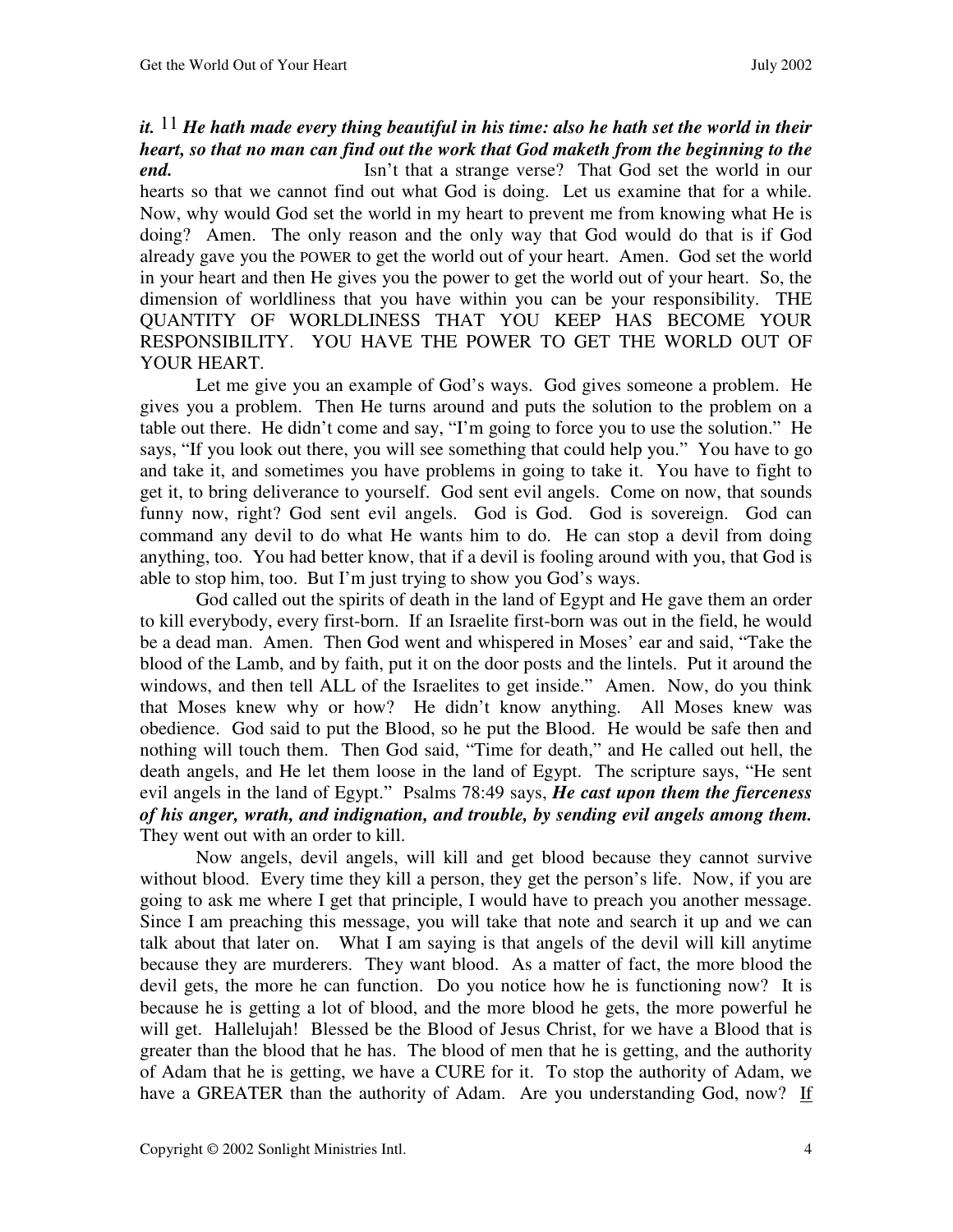God puts you in a fight, don't worry, He has given you the tools to fight. If God puts you into a fight, you are going to win because of the tools that God has given you to fight with. Amen.

 So, the death angels came along and they started killing. They wanted the Jewish blood even more than they wanted the sinners' blood. Why? Because the Jewish blood had more life in it, more power, for they believed God. By faith in God, your soul gets more life, it gets more power. Isn't that wonderful? So, they wanted the blood of the Jews. So when the devil rushed to the Jewish house, there was a light shining from the lintels of the door, and down the sides of the door. He rushed around to the window, remember now, God gave him an order. Now spirits don't have to go through doors or windows. You know that? Spirits can just come in here without regarding the walls. Physical walls don't stop spiritual beings but this time, God gave them an order that they could only go through the door or the window. AMEN. Then God whispered to Moses, "Cover the door and the window with the blood." So, they were frustrated, and they went forth with wrath and they killed all of the firstborn of Egypt. But, the principle still works, that if any man, any man calls upon the name of the Lord, he shall be saved!

 Come on, let's take up any man. Give me a name of a man that you think might not be able to be saved. If any Muslim calls upon the name of the Lord, he shall be saved. If any Hindu calls upon the name of the Lord, he shall be saved. If all of your life, you've said, "Oh, I am an agnostic. I'm agnostic, I don't believe in God," and death hits you like this... I've heard them calling out, "Oh, God, help me!" for he had a doubt somewhere there in his being, that he knew there was a God. The point is that EVERY human being has God planted in him. His breath, his body, his life... No man, no creature, no devil can make a human life, or can make anything close to it. As a matter of fact, no, he can't make any physical life at all. Therefore, every scientist that studies the handiwork of God must eventually come to the conclusion that there is a God.

 It is so funny that I hear these people talking that they don't believe in God. We should not be saying "under God" in the Pledge of Allegiance, and so-and-so. The same creature that claims that he is an intelligent human being, walks out there, jumps into his car, starts it, and drives off, without considering. Why? That car has to have a factory that makes it. I don't know the factory, but I could bet my life on it, that there is a factory, because the car is the evidence. If I can look at a car, a wretched thing like a car, and say that it is must have a maker, what about my body? My body must have a maker. This thing could not evolve. Yet there are scientists that come and say, "Oh, evolution, and so many million years." You know? And when the million years come in, you know that they are unbelievers. Million years, huh? Do you know that every day is a million years? Every day will be a million years. Sure! We would see some men popping up around here that had no mother and no father. Everybody would evolve. Some monkey would come in and ZAP, he would become a human being. His million years would have come and he would have turned into a human being, and had no father and no mother. I think these men are joking, really.

 It is like the man who called me when I was in California. This man got a great idea that he was going to confound preachers in his class. He would call preachers and confound them before the children, to prove to the children that there was no God, and that these preachers didn't know what they were doing. So, one girl that was in the class asked that I preach and that they would question and question and question. She said,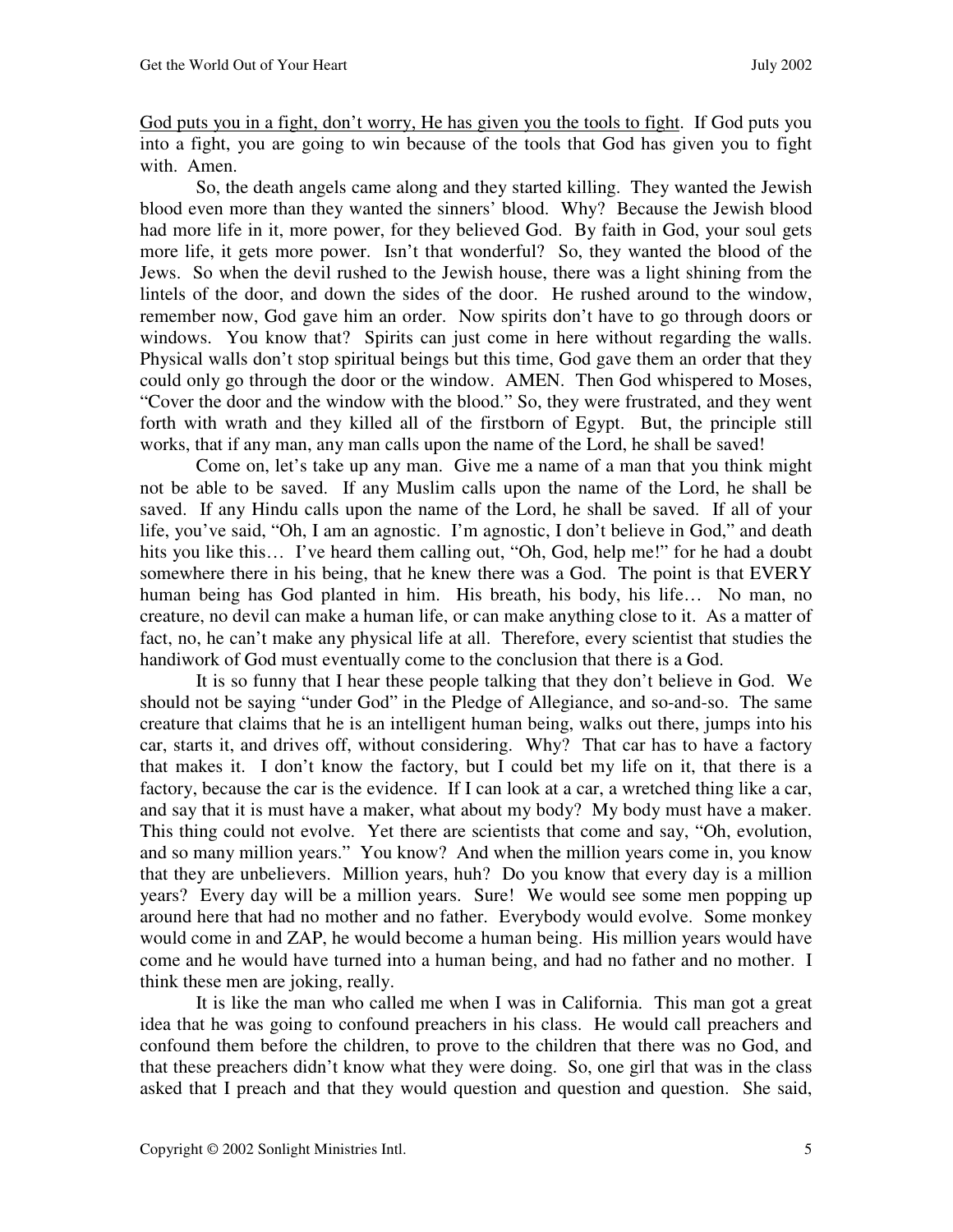"Brother Cecil, would you come to our class, on such and such a day? We have a time when preachers come and we question them pertaining to the Gospel." She well knew what this thing was, but she didn't tell me. So, here I march into this college that I'm going to teach at that morning and Mr. Teacher jumped on me. My goodness! I ate him alive. I mean, the Spirit of God came down on me and I said, like Paul did, "You foolish Galatians." I said, "A man must be a total idiot to not conceive, to not realize, that his body could not be made by anything else, but by God." I said, "You talk about faith." He was attacking "stupid faith." I said, "You have faith. You went to New York and you went to the ticket counter and you bought a ticket. You didn't see the plane. You didn't care that one million bolts hold that thing together. It could fall apart in the air and yet you sent to New York and you said, 'Meet me there. At nine o'clock I'll be there.'" And so it was. I said, "That is faith." My goodness, when I was finished with him, he could not say a word. He dismissed the class. Amen!

 So, God has brought us to a time. Remember now, this time, that time, the other time… We have come to a time where we must be manifesting as "sons of God." Do you hear me? If the Son of God is not manifested on earth, the world will be destroyed. I am quoting scriptures right along now. He said, *And he shall turn the heart of the fathers to the children, and the heart of the children to their fathers, lest I come and smite the earth with a curse* (Malachi 4:6). Do you understand? The reason is that we have cursed the earth, and because we have cursed the earth, and because the curse on the earth comes through man, then the deliverance of the earth must come through man. Because natural men curse the earth, God gets some natural men who He is going to move through to bring deliverance to the earth. I'm telling you, brethren, I see the Body of Christ growing right before my eyes. The point is, some of us are looking at one another and saying that this one is wishy-washy, this one is so-and-so and that one is soand-so. **You had better start looking at yourself.** NONE of us are going to be able to function as a total man. Are you with me? NONE of us, brother, will be able to function as a total man. The only total man there was, is Jesus Christ, the Son of God.

 Let me tell you what I mean. When God made Adam, he was a total man. He had everything in him to reproduce his own kind, to rule nature, to do all of God's perfect will. But God said, "This is not good, because this man will be lonely. This man will be lonely and this is not good. I'm going to give him something of his own kind." And He went into the man. Apart from the physical incision and separation that he made within the man, taking out the womb and ribs and putting it in another being, He took a nature out of the man, so that the man was never complete, neither was the woman complete. The woman was the other side of the man. He made it so that man would begin to love woman as his own flesh and his own body. When man and woman get together in perfect love, the power of God goes back together in two beings who move as one.

 God's will is that those of us who are married, should strive to move as one with our wives under all circumstances. In other words, when I say "under all circumstances," there are circumstances that are in your nature, the human physical nature, that struggle against moving with the circumstances of the feminine nature of your wife. But, you have to put it under subjection in order to get that oneness, in order to attack that power. Hallelujah!

 I remember when God first sent my wife and me out. We had been working together since we were young kids. When God first sent us out, the moment I laid my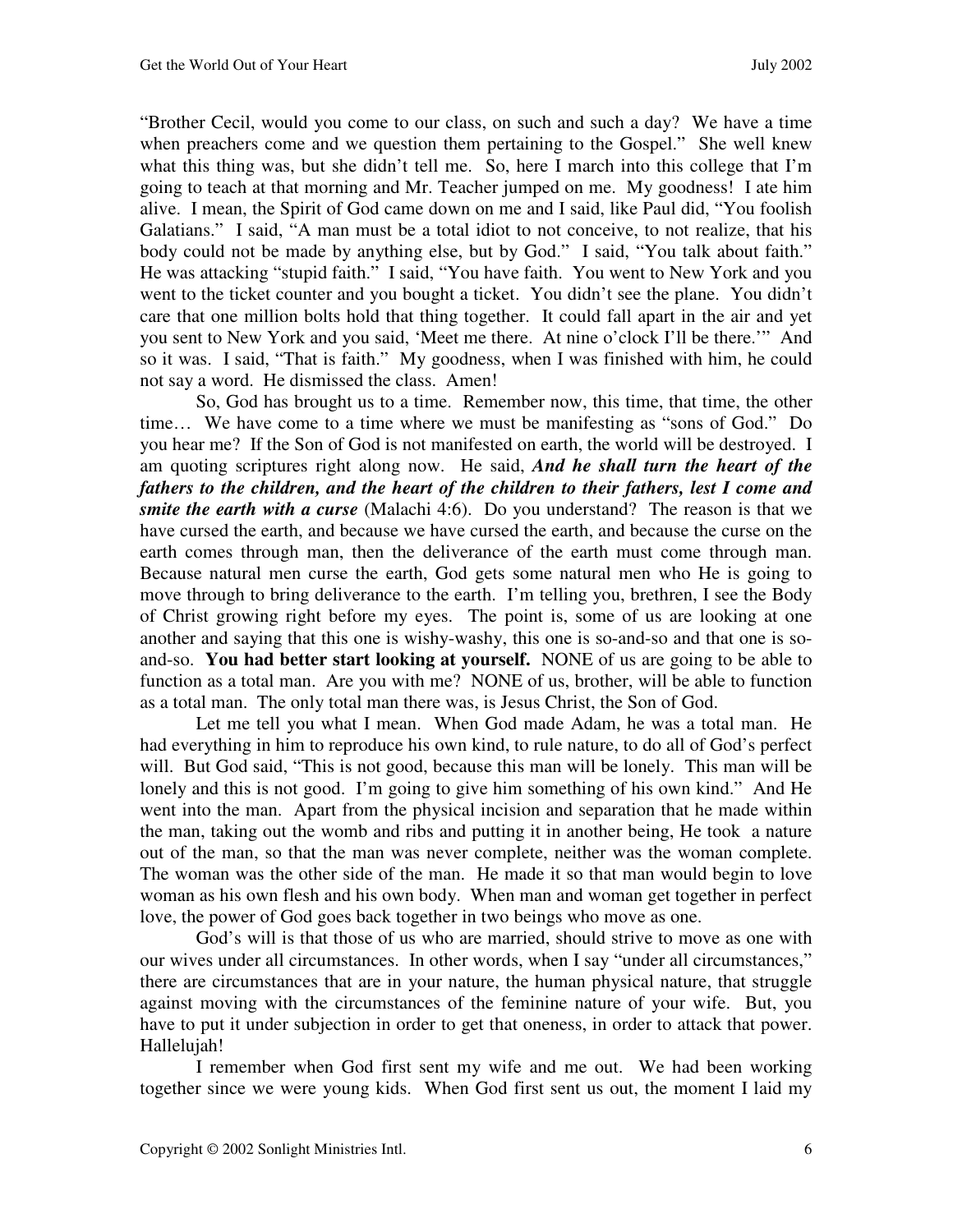hand on anyone, she would see everything pertaining to that person. Amen. My hands would be upon the person and as I prayed for them, she saw everything that pertained to the person. I remember one case, it was somewhere here in Danville, or somewhere like that, a man was brought to us. The moment I laid my hands upon him, she saw the whole of his insides. He had some plastic tubes in him and she whispered it to me. I said, "Brother, we are going to pray for you that God would deliver you from that problem you have, for there are plastic tubes inside..." The man just started trembling. He said, "No, no, no." He just could never believe that we were seeing inside of him.

 Brothers and sisters, you try it. God works between you both. But somebody says, "I am an unmarried person, I'm condemned." Oh no, no. As an unmarried person, you will function to a degree, but God will give you a partner if you want a partner to function in with God. God will give you a partner so you can function together, even in this hour it will be greater than it ever was before. Amen. Sometimes we used to see the whole of the day before it happened, before we got up. When we got out there, we would see people that we had seen in our vision and we would know exactly what that person was going to say.

 I will give you an idea of what would happen. We were in Montego Bay and Mavis came up to me and said, "I had a vision that a man came up to you and said to you, 'Will you come preach in my church?' and that you said, 'Yes, I will go,' and that was it." Well, we went out into the market, and we were just walking around in the market and a friend of ours came up. He said, "I have a man I want to introduce you to." She touched me and said, "That is the man." Amen. Now I know what to do, so I tell him, "Yes." When asked to preach by his friend, I told him, "Yes, I'll come to preach." We preached the whole week, and a lot of things happened. I don't need to go into details, but I'm just telling you how God functions.

 You see, there is a time for this function to come forth in the Body of Christ, but we have to be one. We have to stop talking about each other. Amen. There are some ways that others have that don't please you at all. Don't expect them to please you. Just thank God for them and you pray and God will take care of the faults. Amen. When you are seeking a wife or a husband, you don't want the prettiest girl, or the prettiest boy, or the one that looks most wonderful, you want the one that God chooses. If you don't get the one that God chooses, you don't want any. You don't want any. Amen. In other words, you will function without a spouse, with Jesus Christ as your Head. So, this is the kind of thing that we must come to in this hour. He said He would teach your hands to war and your fingers to fight (Psalm 144:1). It is no longer what I like, and what I love. It is what God wants me to have that I might function.

Let's go on with the scripture here. What scripture did I leave off at? Oh yes, I came down to, "He put the world in your heart" (Ecclesiastes 3:11). Now, let us turn our Bibles around to the New Testament, I think it is in John, and that speaks of the world. I John 2:15, *Love not the world, neither the things that are in the world. If any man love the world, the love of the Father is not in him.* 16 *For all that is in the world, the lust of the flesh, and the lust of the eyes, and the pride of life, is not of the Father, but is of the world.* 17 *And the world passeth away, and the lust thereof: but he that doeth the will of God abideth for ever.* 

 Now, He just told you that He put the world in your heart. Amen. You begin to judge by the seeing of your eyes. You begin to judge by the hearing of your ears. You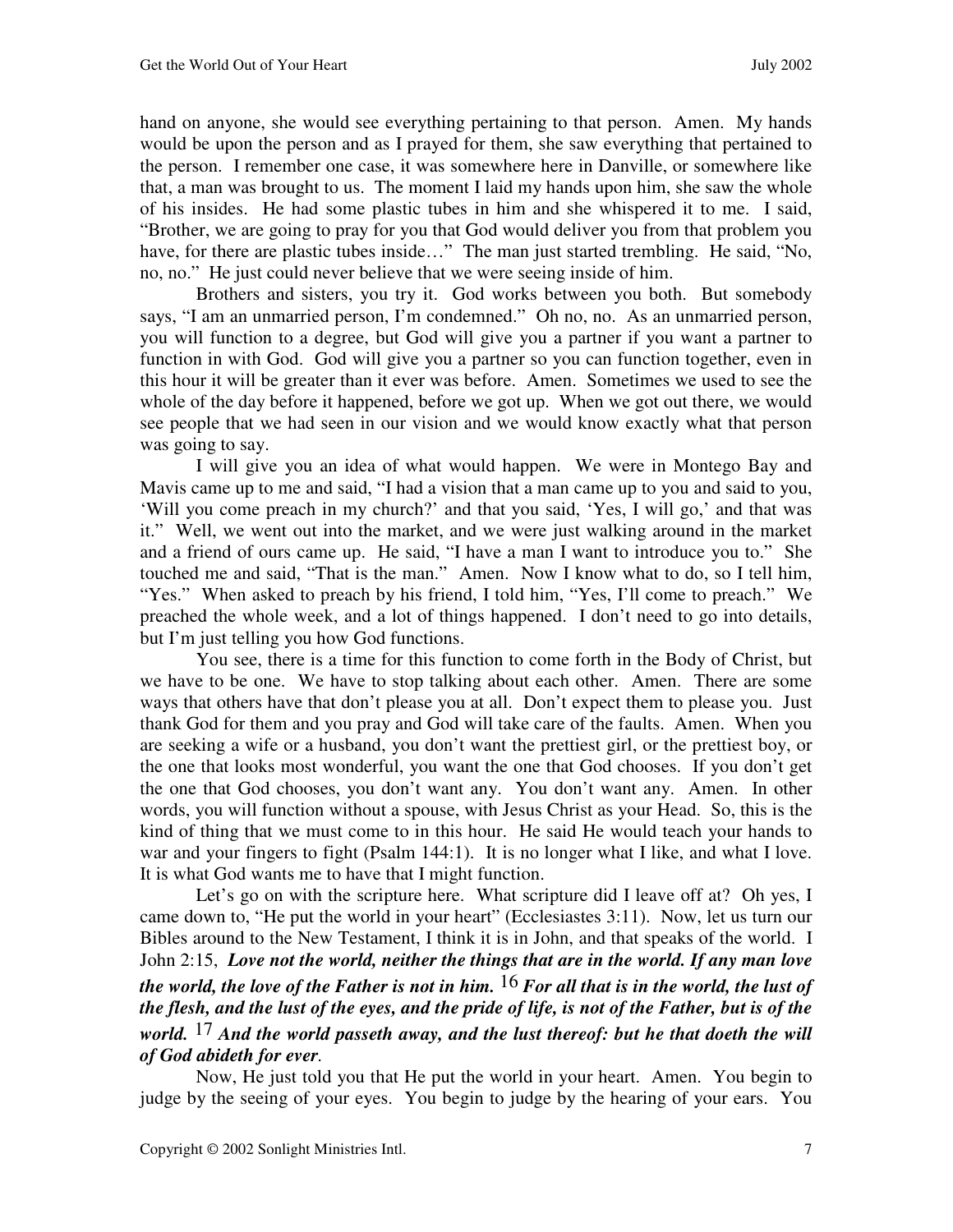begin to judge by what you feel, by what you know, and here He tells you that you shouldn't love the world. That means that there must be something between that point and this point. Here you come with the world in your heart, but there must be something in here to take the world out of your heart, to take the love of the world out of your heart, to take the desire of the world out of your heart. Hallelujah!

 I used to live in a house with a sister that spent all of her day going around picking up little things off of the floor. Amen. You came in and you had to take off your shoes at the door. You were in torment. You had to be careful where you walked, where you sat down. If a crumb dropped on the floor, she was right behind you to pick it up. Amen. Am I talking against cleanliness? No, but if you have the love of the world in your heart, if you love that carpet more than you love your brother, you would rebuke him. You would turn him off. You would throw him out if he ever came in here with a piece of dirt on his feet, because the carpet is more important than the brother. Amen. There are some of us, who our houses become a burden to us. Now, God is saying that this is not of God. God is saying that we should turn our hearts to God and forget the carpet. When it is spoiled, we will get a new one. The same God that gave you the first carpet will give you another one. Amen. You know, God is more important. The things of God are more important. I am saying that we should turn our hearts to God and forget the carpet. Get your priorities in place.Amen.

 Tell God you want to be holy, you want to be righteous, and be not afraid of finding out that you are not holy and righteous. If you find out that you are unholy and you find out that you are unrighteous, then you are finding out the heart of God. God is leading you. AMEN. Hallelujah! But, if you feel you are righteous, and if you feel that you are holy, you are in bad shape. Yes, you are in bad shape, because it is a constant watchfulness over your thoughts, over your desires, watchfulness over your operation that makes you what God wants you to be. **There is a secret! When you are what God wants you to be, you do not know it.** Amen. When you really hit the mark with God, you don't know. Hallelujah! You will not know, but you will be so busy seeing to it that you walk right with God that you won't even know that you have hit the mark with God.

 God said *this is my beloved Son, in whom I am well pleased* (Matthew 17:5). Immediately after God said that, the Man went on a forty-day fast. If God said, "This is my beloved son in whom I am well pleased," to you, you would say, "Oh, thank God, I'm all right," but Jesus Christ went on a forty day fasting to get that flesh under subjection. Do you know why we fast, brethren? I'll tell you why. You fast because you can't live righteous without fasting. There is no man or woman that can hit the mark with God without fasting and prayer, and I'll tell you why. Fasting puts the Spirit over your mind, the mind over your body, and your body becomes an absolute servant of the mind. Your body will not do anything unless you let him loose to do it. Are you with me? Fasting is an exercise of the Spirit to get the mind over the body, and get the Spirit over the mind. Hallelujah!

 I don't know about you, but when I fast, I get such powerful results. Amen. The Spirit flows much more freely with me. I get the results from God when I fast. I'm standing before you here and I'm getting a flow. I get a flow. I have no script. I have no thing to lead me to tell me what to preach, but I get a flow from the Lord. Hallelujah! I get a flow from the Spirit. The Spirit keeps flowing. Hallelujah! If He gets to you and He flows through you, He comes back to me. Amen. He strengthens. Therefore, the gift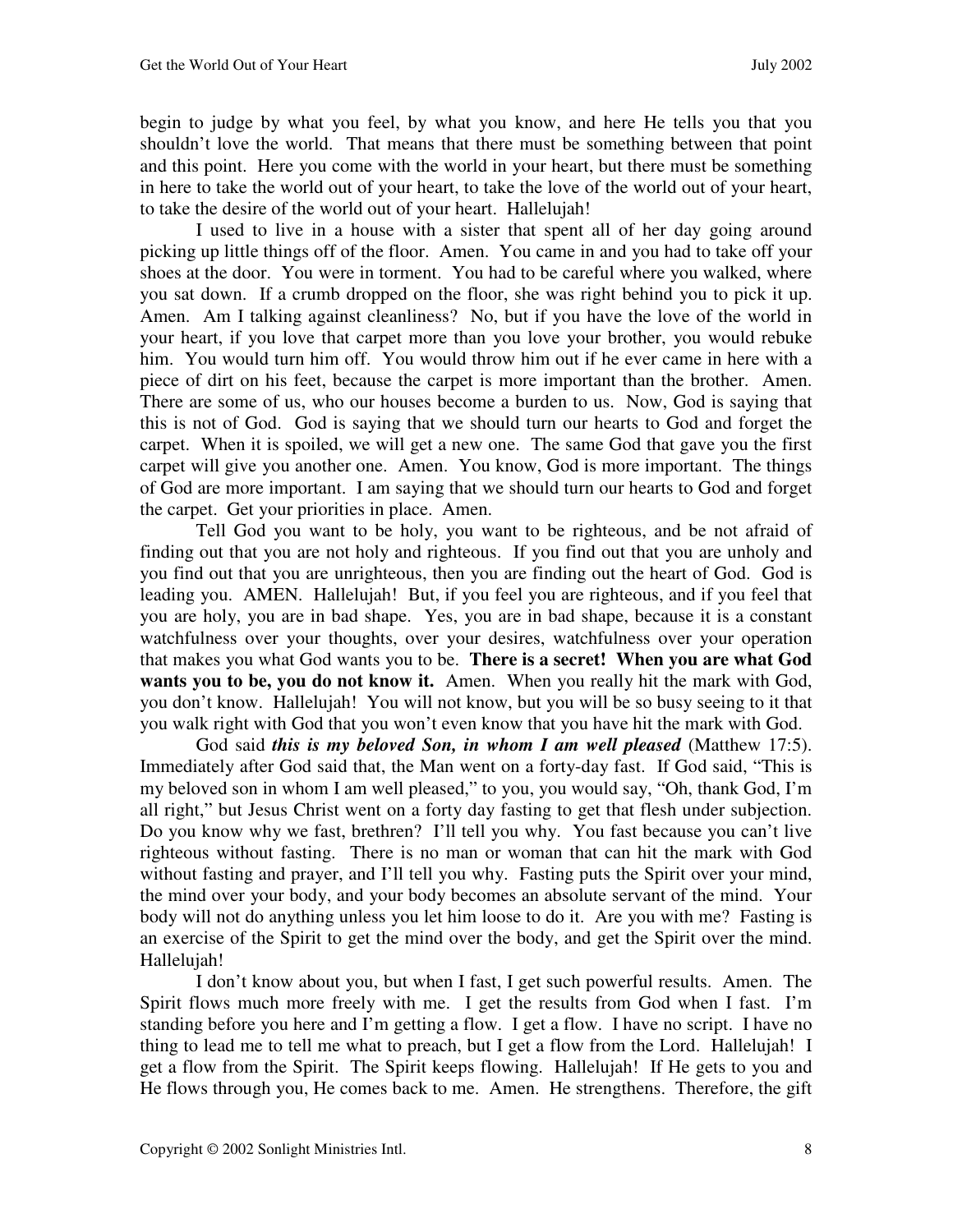of the Spirit that He has put in me must function for the edification of the Body. If you have a gift that does not function for the edification of the Body of Christ, then your gift is not being used by God. Amen!

 All right, I have seen brothers have a gift and they use a gift to draw crowds, and when the crowds come, they take up an offering. They get fifty to sixty thousand dollars in one time. Amen. Now, if I got that money and I turned it over immediately into God's business, to bless God's business or God's something else, then I would be functioning in the Body of Christ, as the Body of Christ should function. But what happens is, you have one brother out here who is a multi-millionaire. His house is valued at two to three million dollars. Amen. Everything he has is state of the art. Then you have another brother out there that can hardly meet his bills at the end of the month. Something is wrong. The money that flows in there should have flowed through the Body of Christ. Hallelujah. Amen.

 Now, let's talk about something else besides money. The Spirit of God that flows in you, if you don't make it flow out of you to the other person, to the brethren, to people somewhere, then you are frustrating God. You are stopping Him. You have a blockage. Amen. When you have a blockage, you are heading for a heart attack because you are stopping God from flowing, and you are using up the grace and the power of God for something else. Hallelujah! "Enrich yourself." "Do this for yourself." There is no individual in the body of Christ! No individual. Hallelujah!

 He said, "Love not the world." This is a hint that God has given you. You ask, "But, God, how am I going to do it?" The first thing that you do is you begin to hit the love of the world that is in you. Remember now, I can't fix you. You are the only person in the who can fix you. The way you fix you is to open up to God, and to let God come in and fix you. So you say, "Lord God, I really love the world too much." Amen. I love the world too much. Let me give you an example. I have to go home to see the game. If the game starts playing and I am in church, I am being distracted. Immediately, a distraction comes because this is the hour that the game should be coming on and I have to go see my football game. And not just a game, somebody has a program you are looking at on television and you want to go and see it. It begins to pull while you are in the service, and you will find all kinds of excuses so you can get back to see your program or game. Something is wrong. The world has crept into your heart and it is taking up a portion of your heart where God should be. Amen. Anything you love, anything that you love so much that it takes priority, you have gotten into trouble with God. It is time to cut out all of that.

He said, *Money is the root of all evil* (1 Timothy 6:10), but it is not just the love of money that is going to destroy people, it is love of anything. Let's look in Romans 8 at what God says and see something here. It says here, Romans 8:1, *There is therefore now no condemnation to them which are in Christ Jesus, who walk not after the flesh, but after the Spirit.* Now, it gives you two things there. It says there is a place, a realm, a position in your life where there is no condemnation. I don't know if you fully understand it, but I will go in and sit down and look at the news, and I will go into the details of the news and look into it. Sometimes I look at what is happening and so and so and so. But my whole motive is comparing the news with what my Bible said will happen. Someone comes in and sees me looking at the news and says, "Oh, boy! This is nonsense." For me, there is no condemnation. I know where my heart is. My heart is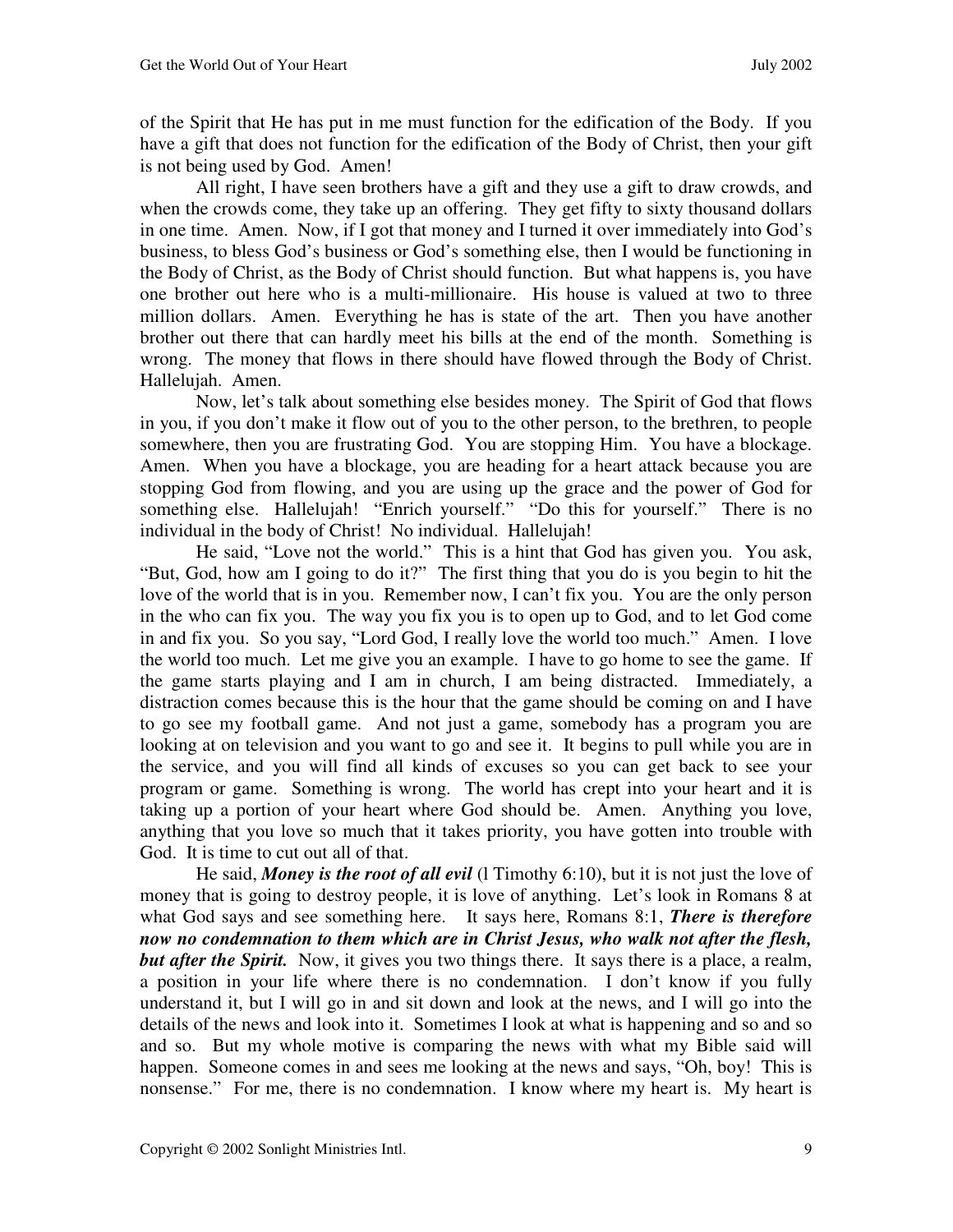not on the news. My heart is not on this and that and the other. But, my heart is *there with Christ*. If you are in Christ, that means that Christ becomes your head, that Christ motivates you. There is no condemnation. Don't let anybody condemn you, for you are motivated by Christ. Your whole intention, your whole desire is to do the will of God.

 You know, when it comes to money, I have a covenant with God. He said to me, "If you will look after My business, I will look after yours." From the time that Jesus said that to me, it released my wife and I from any thought about money at all. Sometimes we do need money. Amen. Oh yes. I went out to the Post Office one day and I got a letter from a sister and the letter had twenty-five dollars in it. At the time, we didn't have a cent. At that time, we didn't have a cent. It means to say that God told that sister to send twenty-five dollars - raw cash in an envelope. When we took it out of the envelope, we had twenty-five dollars and we went for lunch. Amen. We never thought of it. If it wasn't there, it wouldn't bother us. Do you follow what I am saying? You have to get where your priorities become so big that all the other things underneath don't matter. What matters is that God is leading you and guiding you and that you are going to win. Hallelujah! So, there is no condemnation in Christ Jesus, and I want you to understand what the meaning of being in Christ Jesus is. **If you are under the leadership and guidance of Christ Jesus, there is no condemnation.** You never act in self. You never act to fulfill your desires. You are always acting on the basis of the Body of Christ you want to bless. You put yourself out every day to bless the Body of Christ. You have no other thought, no other reason to live. Glory to God.

 One little song says "The reason I live is to worship You."The reason I live is to worship You. If we could come to that point – not "if," but WHEN we come to that point. It is a thing that God is bringing us all to. A body is rising up out of the earth. Do you hear me? The Bible said, "One angel ascended from the earth." You always read about angels descending, right? But in Revelation 7:2, it says the fifth angel was **ascending,** rising up – out of carnality, out of earthiness, out of self, and into Christ. Don't you understand? It is a growth. You are growing little by little. All of the little things that you are fighting with every day - glorify God. Praise Him for them. For this is how you are getting rid of them. Amen. I see the picture. Come on, now. I see the picture of someone resurrecting up with all the earth all around him, and the earth is dropping off, and he is rising. Amen. Why worry, when we can pray? Why worry, we are rising. You look at your progress. Look back last year. A little song says "the things I used to do, I do them no more, places I used to go, I go there no more." You know, I heard something from Peter yesterday, but he probably doesn't even remember, but he said he used to enjoy a certain type of music and now he can't enjoy it any more. That shows you are growing. If you see your brother enjoying rock, pray for him that he rock out of the rock. Amen. Pray for him that he will rise, and he will rise. You know the little song says, "I will rise again, no power on earth can hold me down." AMEN.

 There is a resurrection that is being resurrected. Amen. **Being resurrected**. It goes by stages. There is a time to resurrect, a time to leave the earth, a time to rise in maturity in Christ, a time to see God. I remember the time I struggled with love. I struggled with love. I would still feel that, what you would call discrimination, something against some people. Amen. I had to pray to God. I prayed to God and said, "My God, help me, because I can't love this person." Amen. You need to be honest. Amen! "I can't love this person. My God, help me!" I didn't say, "Help the person that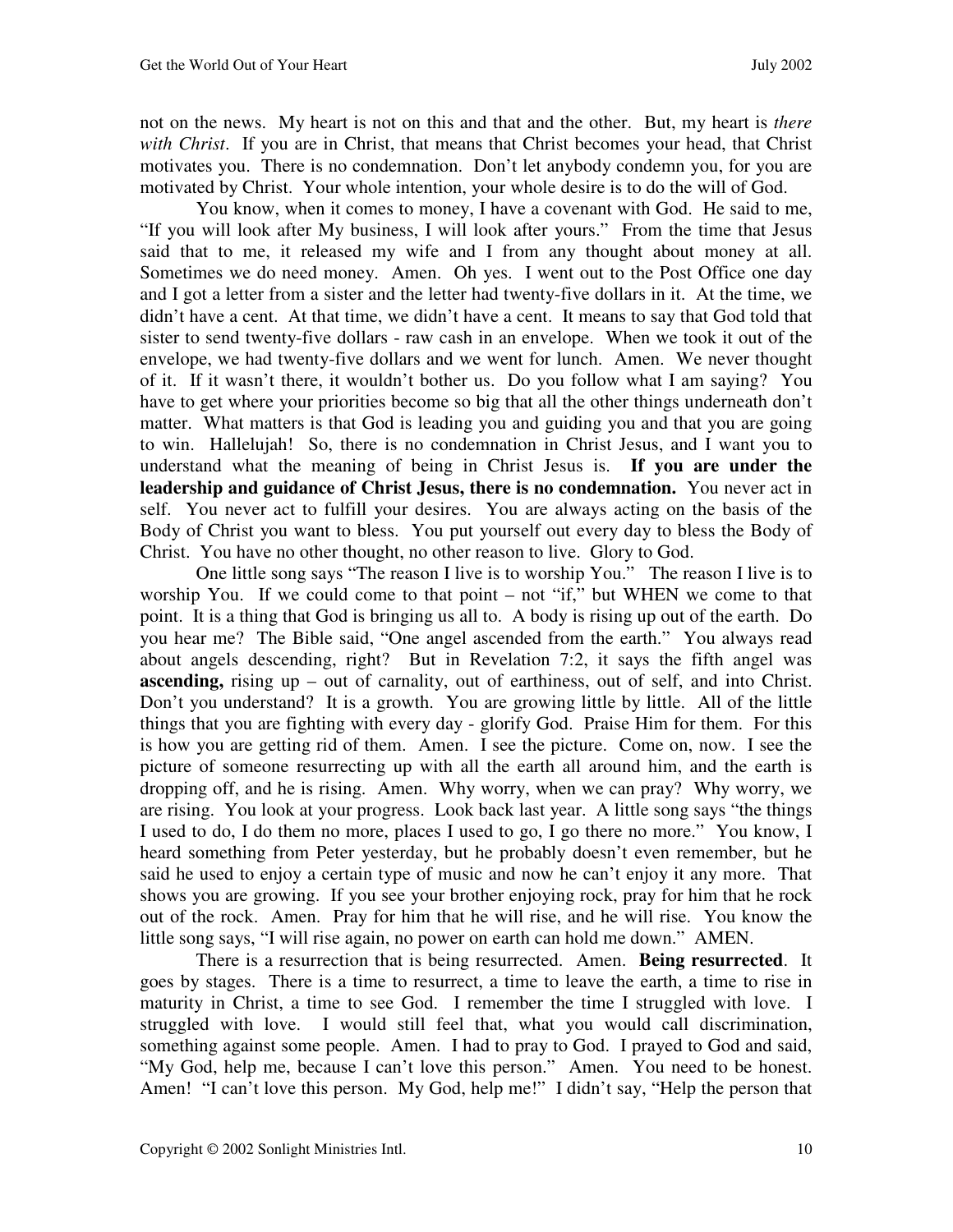he become a better boy so that I can love him." No, sir! I said, "Help me, Lord!" And God said, "If you can't love him, have compassion, have compassion on him." So, I began to think of the man, in the light of his suffering, as a human being, and saw him lying down on a slab, and I asked God to forgive me. Is that what I was fighting against? Amen! God said, Ephesians 6:12, *For we wrestle not against flesh and blood, but against principalities, against powers, against the rulers of the darkness of this world, against spiritual wickedness in high places.* Princes, princes, mighty princes and their palities - that is, their area of rulership. Amen! We are wrestling against the prince of the state of Illinois. We wrestle against the prince of the state from which we came. He planted lies in our souls so that we feel certain things. Amen. Certain things have been planted in us, deep down in our ancestral lives. God is redeeming us out of our ancestors! God is redeeming us out of ourselves and bringing us to ZION with rejoicing! Don't you understand? Amen. The man from Africa who has his ancestral implantment within him is coming to the same point that the man from England and the man from Ireland is coming to, that we will meet in one place that is called Christ!

 If you can understand it, you must overcome your ancestral endowments and bends and leanings, and oppressions that your ancestral spirits put upon you. You must overcome these spirits. Amen. Paul said, "In Christ, ONLY IN CHRIST will you overcome it." In other words, you see the thing, you know the thing, you feel the thing in your bones, and you cannot help yourself. You need to say, "God, let the blood of Jesus Christ deliver me" AMEN! "Redeem me from myself! Deliver me from me!" Lord Jesus, help us! You know, I can look back and see me, and I saw the demon that was out there, a demon that people were afraid of, but then God saw something there that could be redeemed. Amen. Then He began to redeem me.

 I don't know how the poor people say, "Once saved, always saved." They are saved, sanctified and filled with the Spirit and they just feel that they are all right. Brethren, it is a long struggle after you are saved to get rid of yourself. Oh yes! That is why there are seven stages in the Tabernacle. There are seven stages of human development in the Spirit. You must be born again, washed by the Blood. You must wash in water. You must go walk in the candlestick. You must eat the bread at the table. You must go to the altar of incense and become incense. You must be smothered and leave no residue. Do you understand me? You burn wood and ashes come forth. Amen. When you burn the incense at the altar of incense, **THERE IS NO RESIDUE**. It goes off into gas. **GOD WANTS YOU TO BECOME THAT INCENSE BEFORE YOU ARE ASSIMILATABLE INTO THE BODY OF CHRIST**. AMEN! The Bible says God takes it in His nostrils. God has nostrils! You see, the only way we can understand some things is if God puts it into human terms.

 When the priest burned the incense it became a sweet smelling savor unto God. It means you have entered into God, you have gone up into God's nostrils. You are burnt out… In other words, you give up your humanity. Go before God and say, "Thy kingdom come, Thy will be done in me as it is in heaven." God will give you the energy to pray this prayer, to mean this prayer. God will do it.

 You see, if you go outside to be a good boy, and try to be a good girl, and to make yourself good, you will have nothing but a man-made thing. But if you believe that God can do it, He will do it. That is how simple it is. If you believe God will do it, He will do it. Amen. All the songs we sing, sometimes we don't believe half of what we sing,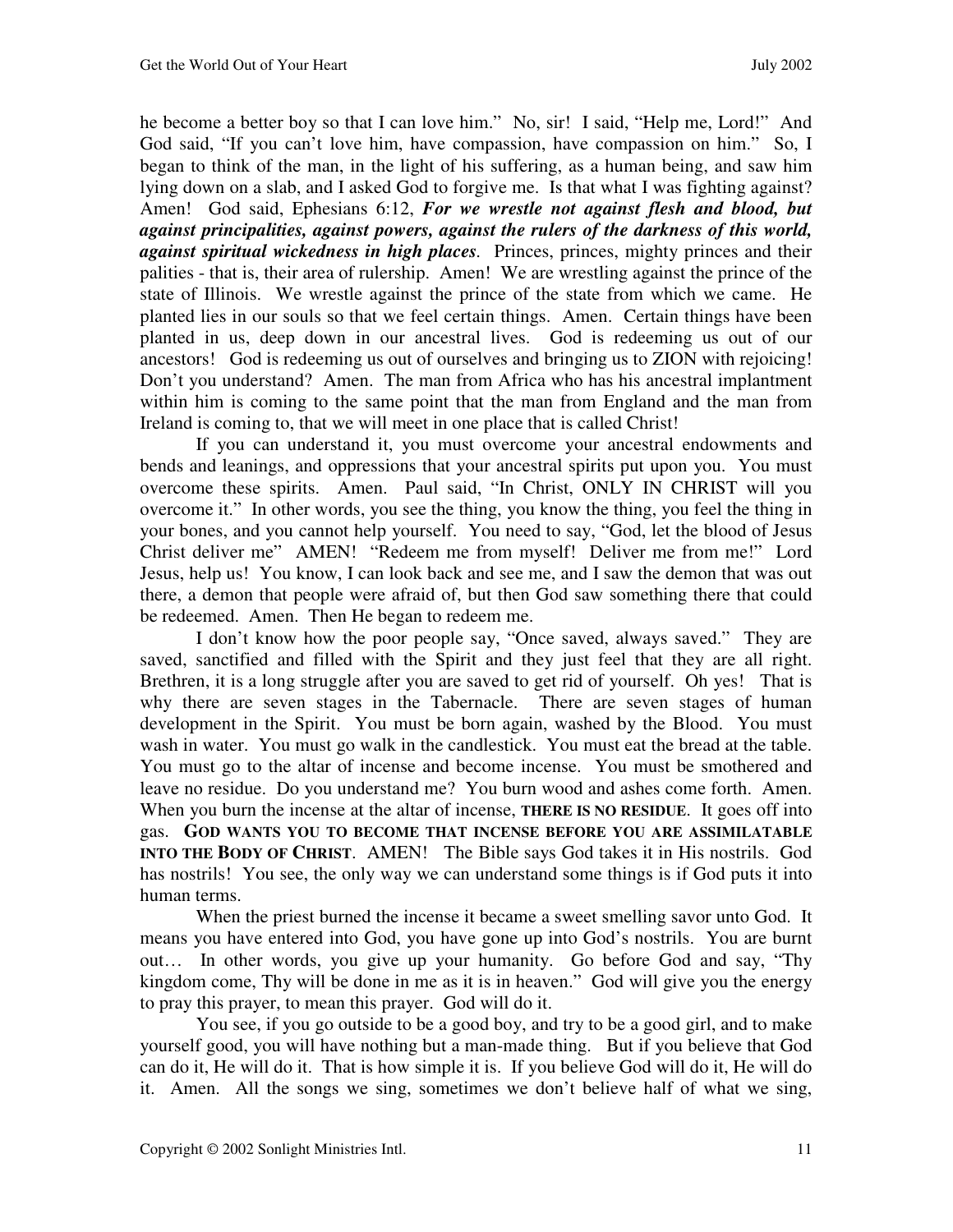because we are not even listening to us. We are just loving the music and the sweetness of the feeling, and the swaying and the strumming of the guitar, and the humming of the music. Praise God! Amen. You know, you hear the guitars humming and the music strumming and it is pleasant to your soul. But don't let that fool you, brother. You can't praise God without words. A human being must be sending up words before Godto serve Him. Did you know that? I notice that some of us, we forget everything and we love the sweet singing song, and we are just singing the words, but they don't really have the meaning because we are not consecrating the words up to God. "Take my life and let it be, consecrated, Lord, to Thee." What are you saying? You are saying that you don't want your life here. You are giving up your life. Yes, it is no joke. That is a dead serious thing, because when you go outside there, you have to live it. Amen. Praise God.

 So, we are talking about the time that we are in. We have come to the time and I'll tell you what it is. Do you remember the picture of the tabernacle that I have drawn? Or do I have to draw it again for you? All right! We are at that fifth stage. Standing before the veil. Now the veil is covered with images of cherubim angels. The veil has no entrance, yet you are going to enter in through the veil. Amen. Now look again with me. The veil is in you. Are you with me? The veil of the tabernacle is within you, because you are the tabernacle. The veil exists between your mind and your spirit. All right now, you are imagining with me, now. Your mind is the thing you use to think. You think about everything. You are thinking about what I am saying now. Now, that veil is between your mind and your spirit. There is a hole in the veil, the Spirit is going to seep into your mind, and you will stop thinking human and begin thinking God. But, it is not enough, because the veil is still there. So, therefore, the veil has to be rent in twain by the Blood of Jesus and you enter in. Now, when you get to a point of suffering, your veil gets thinner, and more of God gets in.

Let me take you a little further on. Let's say you are dying. Can you imagine you are dying? You get to a point where the veil separates, where your mind gives up and you are into the Spirit, and you begin to see all of your faults that you have done all of your life. Your whole life rolls before you in one second, your whole life rolls before you just like a movie picture. Every deed that you did in your body, you'll begin to get sorry for it. "Lord, I am sorry for this. Lord, I am sorry for that." Where you thought you were righteous, you will see all the filthiness before you, because, remember now, God is judging you even for everything you thought. You see, we can't judge a person for what they think. If a man was thinking he would like to kill you, you can't judge him for murder. Amen. He might overcome that thought and come and hug you. You would never know that he was thinking he would like to kill you. Amen. But God saw it and the judgment comes down upon that. So the creature comes to the Creator for the Spirit now enters into your mind, and you are going to say to God, "I am not worthy. I am unworthy, oh, God. I am unworthy. Have mercy upon me for I am unworthy." And God says, "I give you life. I died for you. I forgive you of all your sins." Imagine a prisoner coming to the point of his execution and someone walks in and says, "I forgive you. You are free." This is the kind of loosening and deliverance a man gets when he goes into the presence of God, into Christ.

 So, I always wonder at men who go around boasting that, "I am this, and I am that, and I am apostle so-and-so, and I am prophet this-and-that." You see, those men have not seen God. When you see God, you are nothing. Your soul bows down before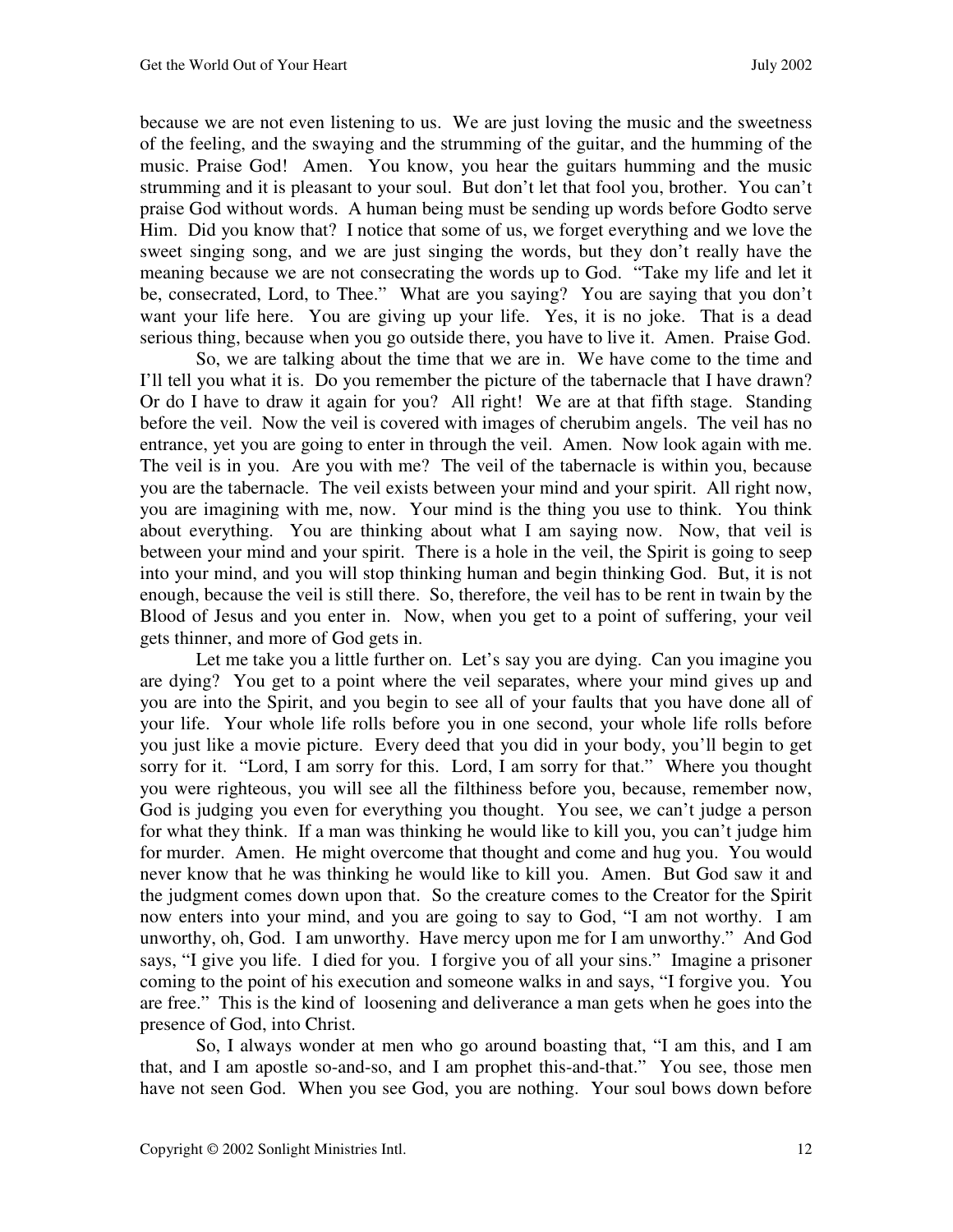God in a broken contrite condition because the God out there is so magnanimous. Hallelujah! He swallows up everything.

 I want you to understand where we are then. We are by that veil now. Historically, that means in the world, the veil is going to be rent. But, individually, our veil is being rent right now, it is getting thinner, and the smoke is getting through. Do you understand? So, as you make your offering before the throne of God, now is the time of the offering, the time when God is saying, "Sons and daughters, give Me your heart, and I will give you My Father's kingdom." Amen. You are before the altar. Historically, the world is standing before the veil. All that must come to pass, must come to pass within these few years going on before us. Do you understand? The Sons of God must be anointed very shortly. I will tell you why. If they are not anointed, a curse will hit the earth and there will be no flesh saved. AMEN! No, I am not talking about the whole church. The whole church is not going to be anointed. God is letting us hear this so that we might make up in our heart whether we want this life or we want the Christlife. It is not what you do that is going to help you, but it is what you believe. If you believe it, **don't look at yourself**. Don't even say to yourself, "God, I am wishy-washy, I am so-and-so, I am no good, I did so-and-so wrong." Put away all that you did wrong before because God says, "I'll wipe them away! I'll remove your sin from you as far as the East is from the West." Don't worry about what you did. Worry about what you are, what God can make of you. "Lord God, I come to You with this vessel that is unworthy. Break it and make it and bring deliverance that I might be one of those that You can use in the last hour." Hallelujah! AMEN!

 In this hour, man will have to walk in a height that man has never walked before. Men have seen it. Men have touched it. But men have not walked it. In other words, Jesus Christ was arrested, and it was not time for Him to be arrested. The devil wanted to do a premature job on Him. He took Him to the brow of the hill to pitch Him over the hill. When they were ready to pitch Him over the edge, there was nobody in their hands. They started looking around, and the Bible said that He gently walked out of the crowds. They didn't see Him. He was invisible. He just walked out of the crowd and said, "God, forgive them." Don't you understand where you are going? You are going to come to the point where the scripture said they could not kill the two witnesses (Revelation 11). They could not kill them until the time was ready. Hallelujah! We must begin to believe God. Hallelujah! Praise be to God! Thank You, Jesus!

Let's ask some questions. If there are any questions in your mind, I am going to give you some time to ask some questions. Let's just talk a little bit together before we close this session. Hallelujah! Amen.

### **QUESTION:**

You said the veil was thinning. I thought the veil was already rent.

#### **RESPONSE:**

 The scripture says that the rending of the veil made a way for us. Another scripture says that the veil was His flesh. So, then, you have to understand that there is a veil in you, and your veil isn't rent. Through the rending of the veil by Jesus Christ, He made a WAY for us that we, too, will follow Him through the veil.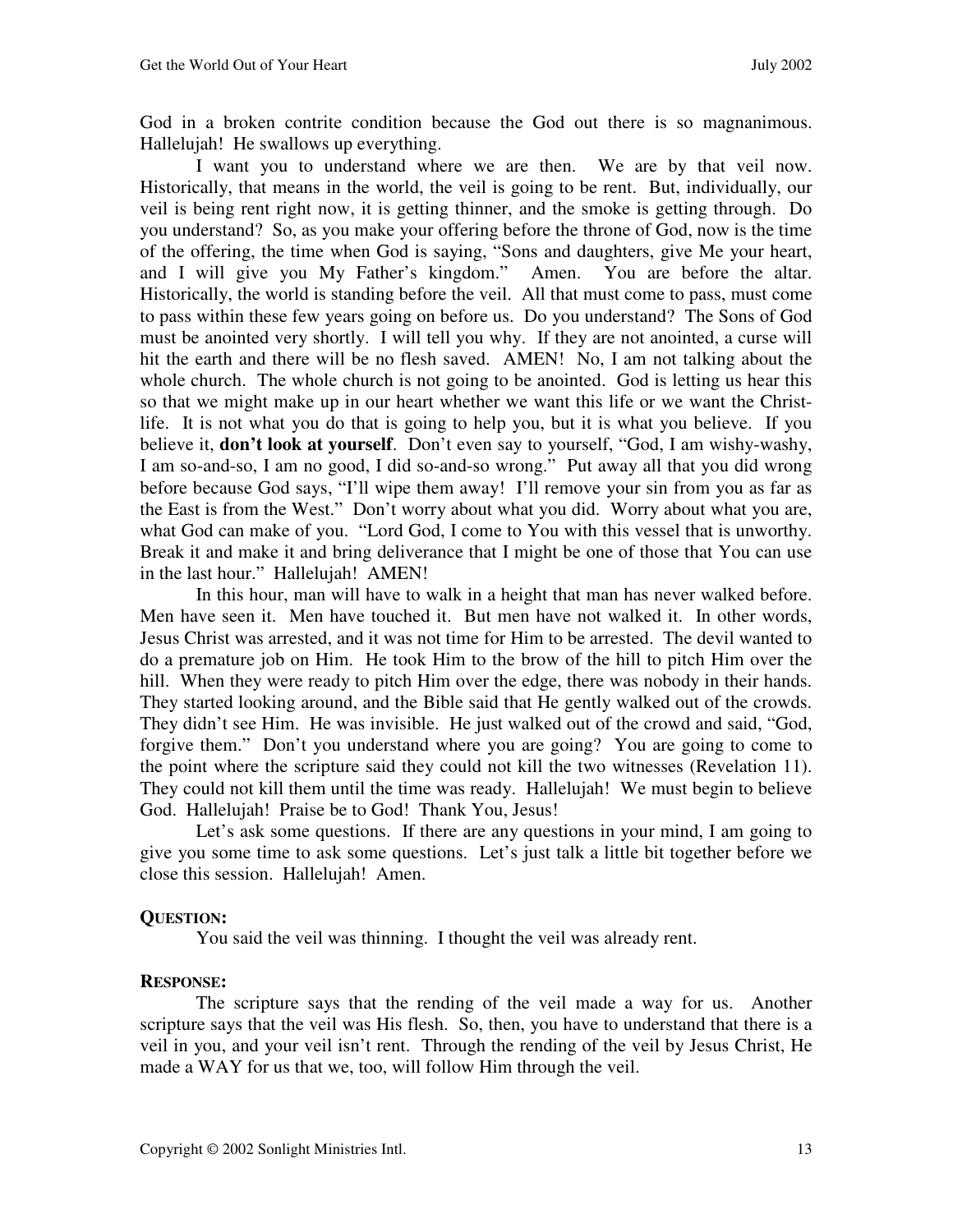# **QUESTION:**

 At what time will we guide ourselves to be more Christ-like? Is there a time for the veil in us to be rent?

Response: There is a special time in the timetable of God when the Body of Christ will enter through that veil. All of us will come together at the same time. Ephesians 1:10 *That in the dispensation of the fulness of times he might gather together in one all things in Christ, both which are in heaven, and which are on earth; even in him:* So, we are being prepared for that moment, but we have to make our offering before the throne of God before that happens.

# **QUESTION:**

Will anything else happen in that time or period?

# **RESPONSE:**

 Everything is a period. It couldn't be just "ZAP" and it happens to all of us at once. You know what I mean. It is a period of time. I don't know how long it will take. I don't know how many days, how many years, or how many months. But I know that it must activate the sons of God when men get to the point where they can destroy the world. Anytime it comes into the heart of men to finish the world, and God knows they will have to do it, then God will have to activate the sons of God to stop them. You see, it is going to take three-and-a-half years of suffering and labor before that point comes where they finally are stopped.

# **QUESTION:**

 Show in the scripture where the devils need the blood of men to get their power. Response: It is a long story. We start out with God calling Adam, giving Adam dominion over the world, God giving man life through Jesus Christ. Look at your whole Bible and there is no place where God gave the devil dominion. Amen. Now, the scripture said that the devil took Adam's dominion and took Adam as a prisoner. Therefore, it is the life that is in Adam that the devils use. So, the blood is the life and devils cannot function unless they get that life from us. That is the basic principle. We would have to go through many, many, scriptures which we will get through sometime, but at this moment it is not convenient. But that is the principle.

# **QUESTION:**

 You talked about a historical rending which happened at Calvary. There is an experiential rending in us that happens on a daily basis. I want to be sure I am understanding what you are saying. We are coming to another historical rending is what you are saying now?

# **RESPONSE:**

 Because there are historical rendings of the Body of Christ. The Head went through. The Head went through (Christ), but the Body hasn't gone through, so it is time for the Body to go through.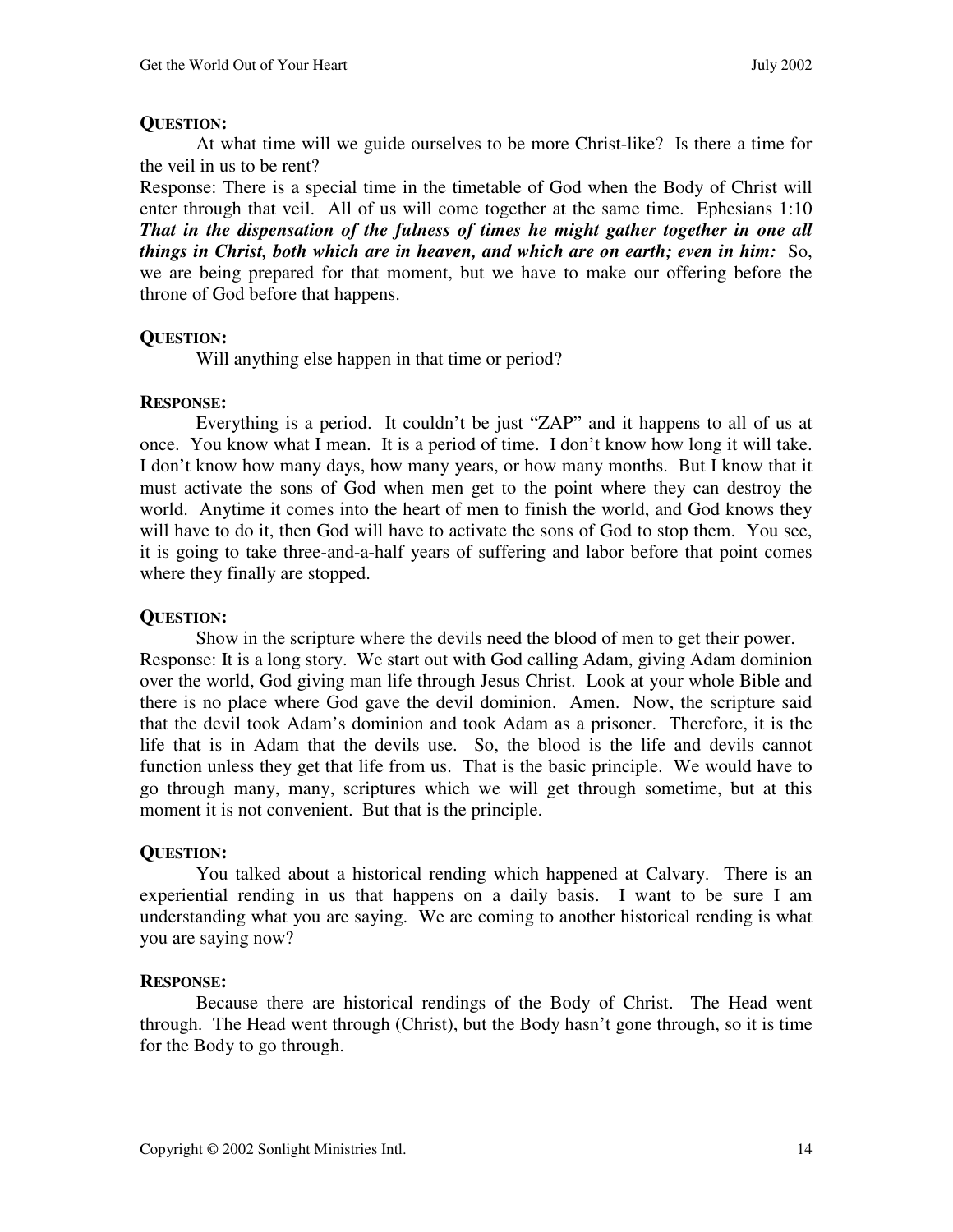# **QUESTION:**

 But that time is also dependent upon when each of our individual lives, our individual beings, makes a whole (as you put it earlier), for us to rend that veil, or to make it thinner, until we are saturated. Am I hearing you right?

# **RESPONSE:**

 Yes! You see, at the Day of Atonement - you remember that was a specific time? I believe that there is a specific time in the history of the world where we will come historically to the Day of Atonement. We came to Passover and that was a historical time. We came to Pentecost and that was a historical time. So, the Church must, historically, come to the Feast of Tabernacles. Now, when we get to the Feast of Tabernacles, the first thing that happens, the scripture never explains how the altar of incense got into the Holy of Holies. Brethren, Bible students, are you with me? In other words, it is in the wrong place. Hebrews 9:6, *Now when these things were thus ordained, the priests went always into the first tabernacle, accomplishing the service of God.* 7 *But into the second went the high priest alone once every year, not without blood, which he offered for himself, and for the errors of the people:* 8 *The Holy Ghost this signifying, that the way into the holiest of all was not yet made manifest, while as the first tabernacle was yet standing:* 9 *Which was a figure for the time then present, in which were offered both gifts and sacrifices, that could not make him that did the service perfect, as pertaining to the conscience;* 10 *Which stood only in meats and drinks, and divers washings, and carnal ordinances, imposed on them until the time of reformation.* 11 *But Christ being come an high priest of good things to come, by a greater and more perfect tabernacle, not made with hands, that is to say, not of this building;* 12 *Neither by the blood of goats and calves, but by his own blood he entered in once into the holy place, having obtained eternal redemption for us.* 

There is a verse that tells you the things that are in the tabernacle. Let us go up further. To verse 3, yes, this is what we are talking about. Verse 3**,** *And after the second veil, the* 

*tabernacle which is called the Holiest of all; <sup>4</sup> Which had the golden censer, and the ark of the covenant overlaid round about with gold, wherein was the golden pot that had manna, and Aaron's rod that budded, and the tables of the covenant;* Do you notice where he put the Altar of Incense? Inside of the Holy of Holies. It is only once in a year that the Altar went in there, and it could only go in there by slitting the vail, because there was no door into the vail. Praise God. Am I explaining it? If you don't understand it, just look at the Tabernacle. We teach the Tabernacle.

In the Outer Court there are two things; the Brazen Laver and the Brazen Alter. There are just two.

In the Holy Place there are three things; the Candlestick, the Shewbread and the Golden Alter of Incense.

BUT this scripture (verse 4) says that the Golden Altar of Incense is in the Holy of Holies. Of course, the theologians have a big war over this. It is very simple. This, that Paul spoke about was on the Day of Atonement, and one day that Golden Altar is inside there. Do you know why? Because the smoke had to cover the Golden Ark of the Covenant before the priest could go in. How would the smoke get in there if the altar